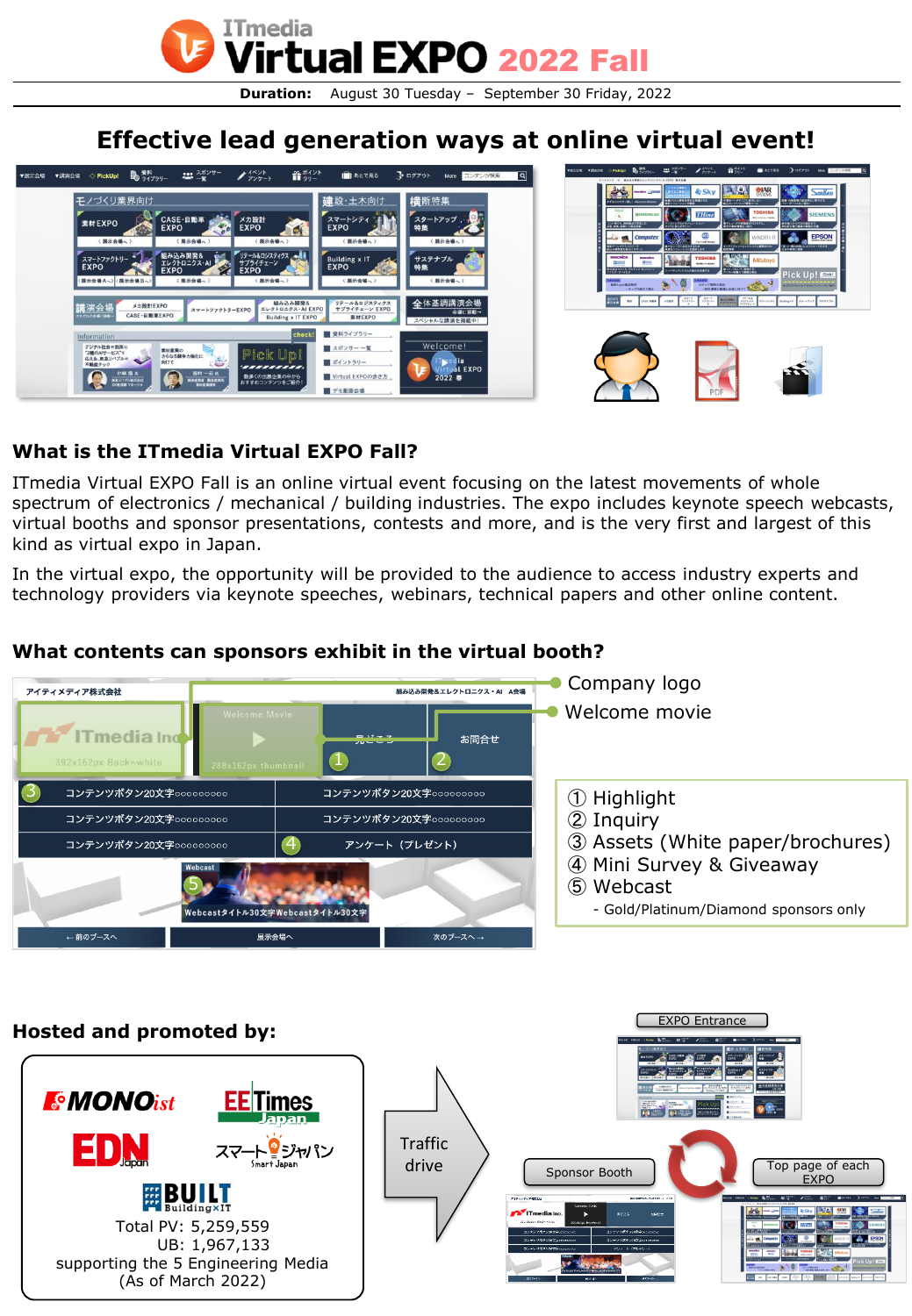## **ITmedia Virtual Expo 2022 Fall** *August 30 Tuesday – September 30 Friday, 2022*

#### **Why sponsor the ITmedia Virtual Expo?**

The innovative online environment of the EXPO will allow you to reach your target audience everywhere in Japan.

Sponsorship opportunities are now available. For additional information, please contact your local sales representative.

#### **Sponsorship Benefits include:**

- ・ Targeted, high-quality sales lead generation with demographic data (provided only in Japanese)
- ・ Attendee tracking and reporting
- ・ Advanced platform supporting rich media assets including webinars and white papers

#### **Sponsor Packages**

|                                                                                                                                                          |                                                                                                            | Platinum sponsorship *1                                         | Gold sponsorship *1  | Silver sponsorship *1 |
|----------------------------------------------------------------------------------------------------------------------------------------------------------|------------------------------------------------------------------------------------------------------------|-----------------------------------------------------------------|----------------------|-----------------------|
| <b>Branding</b>                                                                                                                                          |                                                                                                            |                                                                 |                      |                       |
| Logo placement                                                                                                                                           |                                                                                                            | $\checkmark$                                                    | $\checkmark$         | $\checkmark$          |
| <b>Sponsor Content</b>                                                                                                                                   |                                                                                                            |                                                                 |                      |                       |
| Webcast<br>(Including cost of shooting/editing. Shooting must be<br>performed in or around Tokyo in Japanese. No<br>translation and subtitling service.) |                                                                                                            | $\mathbf{1}$                                                    | $\mathbf{1}$         | N/A                   |
| Document download (i.e., white paper and catalog)                                                                                                        |                                                                                                            | up to 10 PDFs                                                   | up to 10 PDFs        | up to 10 PDFs         |
| Online survey, giveaway and live chat                                                                                                                    |                                                                                                            | $\checkmark$                                                    | $\checkmark$         | $\checkmark$          |
| Promotion                                                                                                                                                |                                                                                                            |                                                                 |                      |                       |
| <b>Traffic Driver</b>                                                                                                                                    |                                                                                                            | by expo email<br>By Pick Up Contents area in<br>zone entrance*7 | by expo email        | N/A                   |
| <b>Lead Generation</b>                                                                                                                                   |                                                                                                            |                                                                 |                      |                       |
| Zone(Expo) visitors' lead *2                                                                                                                             |                                                                                                            | $\checkmark$                                                    | N/A                  | N/A                   |
| Leads data who saw keynote session [select 1<br>session] $*3$                                                                                            |                                                                                                            | $\checkmark$                                                    | $\checkmark$         | N/A                   |
| Booth visitors' lead *4                                                                                                                                  |                                                                                                            | $\checkmark$                                                    | $\checkmark$         | $\checkmark$          |
| Sponsor content audiences' lead *5                                                                                                                       |                                                                                                            | $\checkmark$                                                    | $\checkmark$         | $\checkmark$          |
| Live Session (Up to 4 clients)                                                                                                                           |                                                                                                            | Option (+USD 10,800)                                            | Option (+USD 10,800) | Option (+USD 10,800)  |
| Estimated leads *6                                                                                                                                       | Mechanical Design Expo<br>Embedded & Electronics / AI EXPO<br>CASE / Automotive EXPO<br>Smart Factory EXPO | $1,800 - 2,400$                                                 | $600 - 800$          | $300 - 400$           |
|                                                                                                                                                          | Building x IT Expo<br>Retail & Logistics Supply Chain Expo                                                 | $1,100 - 1,500$                                                 | $400 - 500$          | $200 - 300$           |
| Price                                                                                                                                                    |                                                                                                            |                                                                 |                      |                       |
| Sponsor fee                                                                                                                                              | Mechanical Design Expo<br>Embedded & Electronics / AI EXPO<br>CASE / Automotive Expo<br>Smart Factory EXPO | USD 26,400                                                      | USD 15,600           | USD 9,600             |
|                                                                                                                                                          | Building x IT Expo / Material Expo<br>Retail & Logistics Supply Chain Expo                                 | USD 18,000                                                      | USD 10,800           | USD 7,200             |
|                                                                                                                                                          | Smart City EXPO / Start-up Feature<br>/ Sustainable Feature                                                | Please ask details to our sales team                            |                      |                       |

\*1 When applying for sponsorship, please assign someone who understand Japanese as a contact person. The application form, manual and supports are all provided in Japanese.

\*2 Leads are generated when visitors visit the zone(expo) where sponsor exhibits, sponsor's booth, watch webcasts and download documents. Lead information of the zone are provided in spreadsheet format after the expo. Lead information of the booth, webcasts and documents are provided real-time during the virtual expo. Please note all of the lead information are provided in Japanese. (No translation service)

\*3 Leads are visitors who see the keynote content. Please ask the detail of keynote speeches and select 1 session.

\*4 & 5 Leads are generated when visitors visit the sponsor's booth, watch webcasts and download documents. Lead information of the booth, webcasts and documents are provided real-time during the virtual expo. Please note all of the lead information are provided in Japanese. (No translation service)

\*6 Estimated leads are forecasted based on the actual numbers of our previous expo. Please note it will vary depending on the momentum of each expo and booth. \*7 As to the Pick Up Contents area, please see details on the next page.

### Order Deadline: July 1 (if webcast shooting required) / July 15 (if no webcast shooting)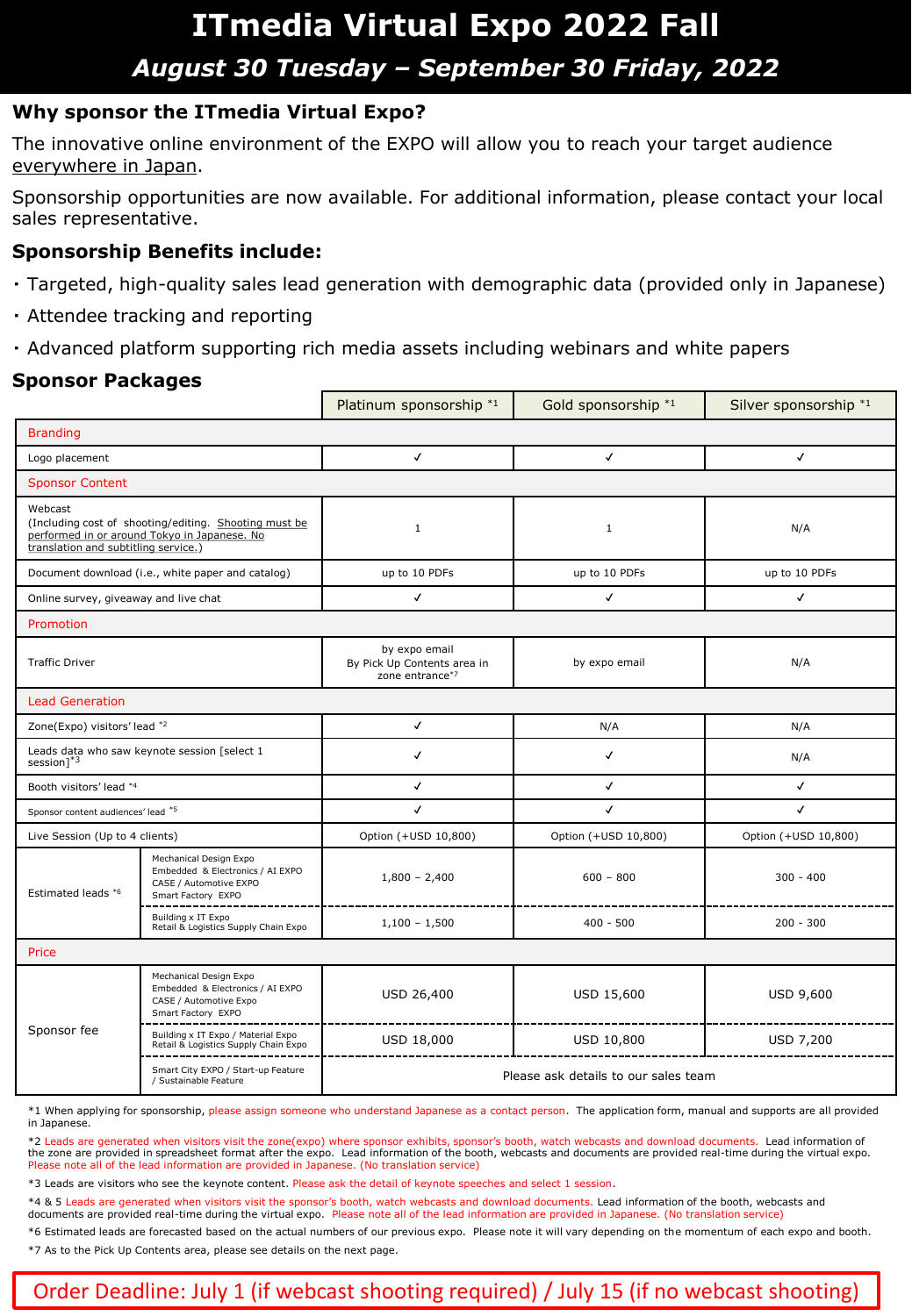# **ITmedia Virtual Expo 2022 Fall** *August 30 Tuesday – September 30 Friday, 2022*

**Special Trial Plan: Bronze Sponsorship** 【Eligible companies only】 - Sponsorship plan for evaluating the Virtual Expo at a low price.

Point 1 A virtual booth is available for **USD 1,140**. Point 2 Providing a list of attributes<sup>\*3</sup> of the visitors to your booth. The list can be used as reference information for the next event. ※ The attribute list does not contain personal information or browsing content information.

Point 3 After reviewing the attribute list, you can purchase a list containing personal information (optional fee is required).

| Bronze sponsorship booth package                      |                                                     |  |  |  |
|-------------------------------------------------------|-----------------------------------------------------|--|--|--|
| Company logo & exhibition materials                   | $\checkmark$<br>XNo questionnaire when viewing      |  |  |  |
| Number of materials                                   | Up to 10 items                                      |  |  |  |
| Webcast (Shooting / Production)                       | Option                                              |  |  |  |
| LIVE session                                          | Option                                              |  |  |  |
| Promotion to induce registrants                       | Not available                                       |  |  |  |
| <b>Exhibition fee</b>                                 | <b>USD 1,140</b>                                    |  |  |  |
| List purchase (including personal information) option |                                                     |  |  |  |
| Plan A: Guaranteed 167 names*1                        | <b>USD 6,000</b><br>Exhibition fee is not included. |  |  |  |
| Plan B: Guaranteed 100 names*1                        | <b>USD 3,600</b><br>Exhibition fee is not included. |  |  |  |

Information contained in the attribute list

Company name, number of employees, industry, job title, position class and annual sales scale

Information contained in the list of personal information

Name, e-mail address, company name, position, department name, number of employees, industry, work address, telephone number, job title, position, annual sales scale, questionnaire at registration, date and time of registration, date and time of visit (first & last), browser, OS, IP, total visit time and number of views of your company's content. ※Unlike other plans, there is no information on the type of content viewed.

### • **Up to 3 companies each for Embedded & Electronics/AI Expo, Smart Factory Expo and Mechanical Design Expo.** • **Up to 7 companies each for CASE/Automotive Expo, Retail & Logistics Supply Chain EXPO and Building x IT Expo**

**Jul. 8** Application deadline **Aug. 15** Virtual Expo starts **Sept. 12** Providing a list of attributes\*2 **Sept. 26** Application deadline to buy a list containing personal information **Mid. Oct.** Providing a list containing personal information

\*1. Provided leads will be in the order of contact with your company's content (you will not be able to choose which leads to purchase).

\*2. We will also send an Expo report in late Mar.